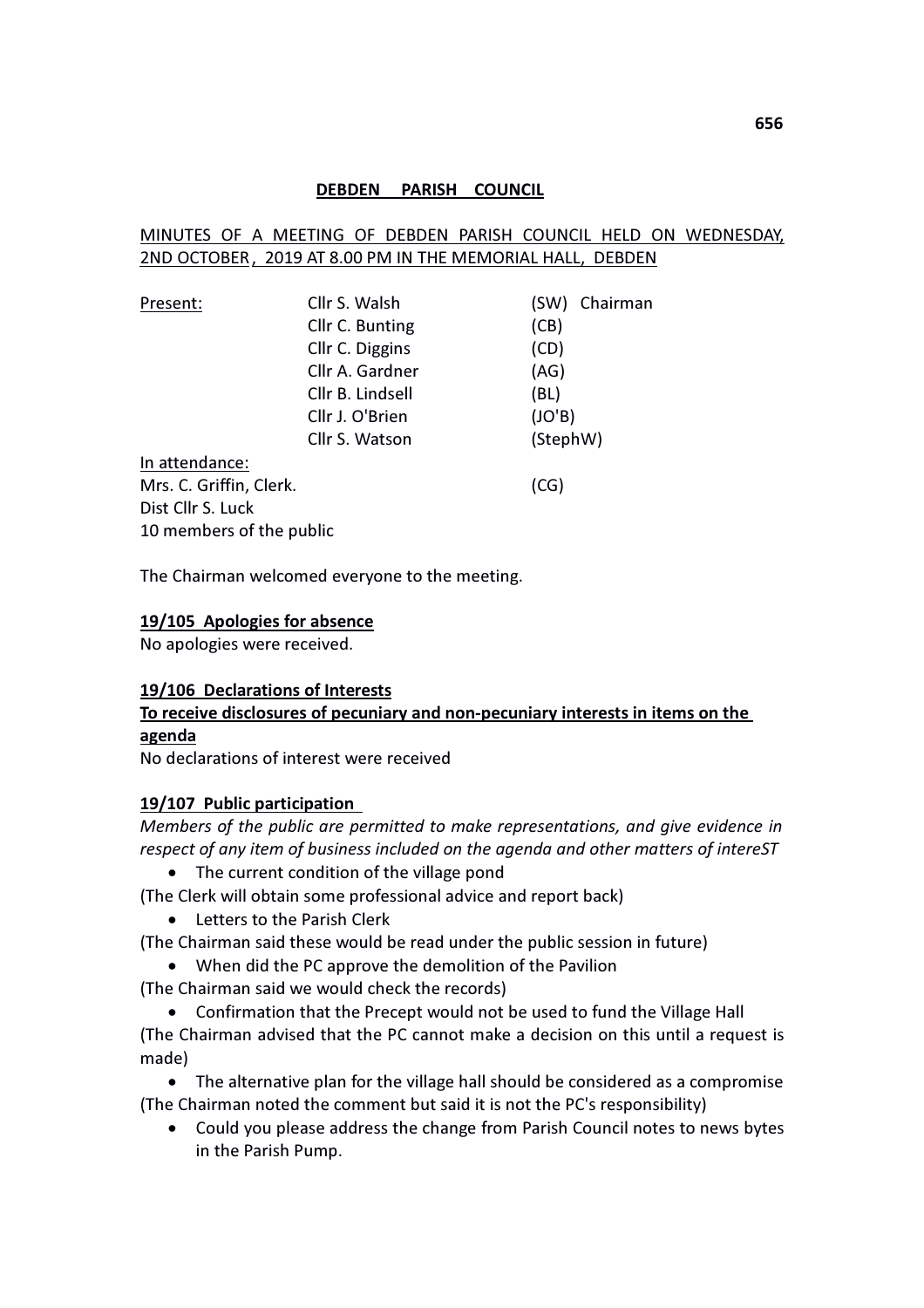A notice should be placed on the Post Office when it is closed for holidays (This is not the PC's responsibility)

• When will the Shop be re-opening

(The lease has been agreed by the VHT. It is now up to them to ask the PC, as Custodian Trustee, to sign the lease)

### 19/108 To approve and authorise the Chairman to sign the Minutes of the Meeting of the Council held on 7<sup>th</sup> August 2019

It was resolved that the minutes should be signed as a correct record Proposed: SW Seconded: CB All agreed

### 19/109 To approve and authorise the Chairman to sign the Minutes of the Meeting of the Council held on 4<sup>th</sup> September 2019

Following an amendment to 19/094 it was resolved that the minutes should be signed as a correct record.

Proposed: SW Seconded: CB All agreed

## 19/110 To discuss planning applications and receive an update on any other planning matters

The following application was received after the agenda was issued:

UTT/19/2391/HHF The Cottage, High Street

Retrospective application for the erection of a single storey garden building for domestic use.

To be included on Agenda for November.

The following applications have been refused: UTT/19/1037/ The Old Barn, Slough Farmhouse Application for removal of condition 5 of UTT/16/3058/OP UTT/19/1938/HHF Walnut Cottage, Debden Green Demolition of front porch and erection of single storey front extension

The following Appeal has been dismissed: Appeal Ref. APP/C1570/W/19/3231500 Land west of Thaxted Road

The matter regarding letters not being placed on the UDC website is ongoing.

### 19/111 To receive a report from each Councillor on their areas of responsibility

Public Rights of Way, Stansted Airport, Transport and Carver Barracks - Cllr Lindsell Essex County Council have been advised of a safety issue on the path from Waldegraves Farm to the Newport pit. I am not progressing Byways issues at the moment.

There is an ECC consultation (open until  $4<sup>th</sup>$  November) on the 313 bus route from Saffron Walden to Dunmow. I have suggested that the size of the bus should be reduced. As this service is used by people living at Carver Barracks, I will liaise with Tina Knight on this.

657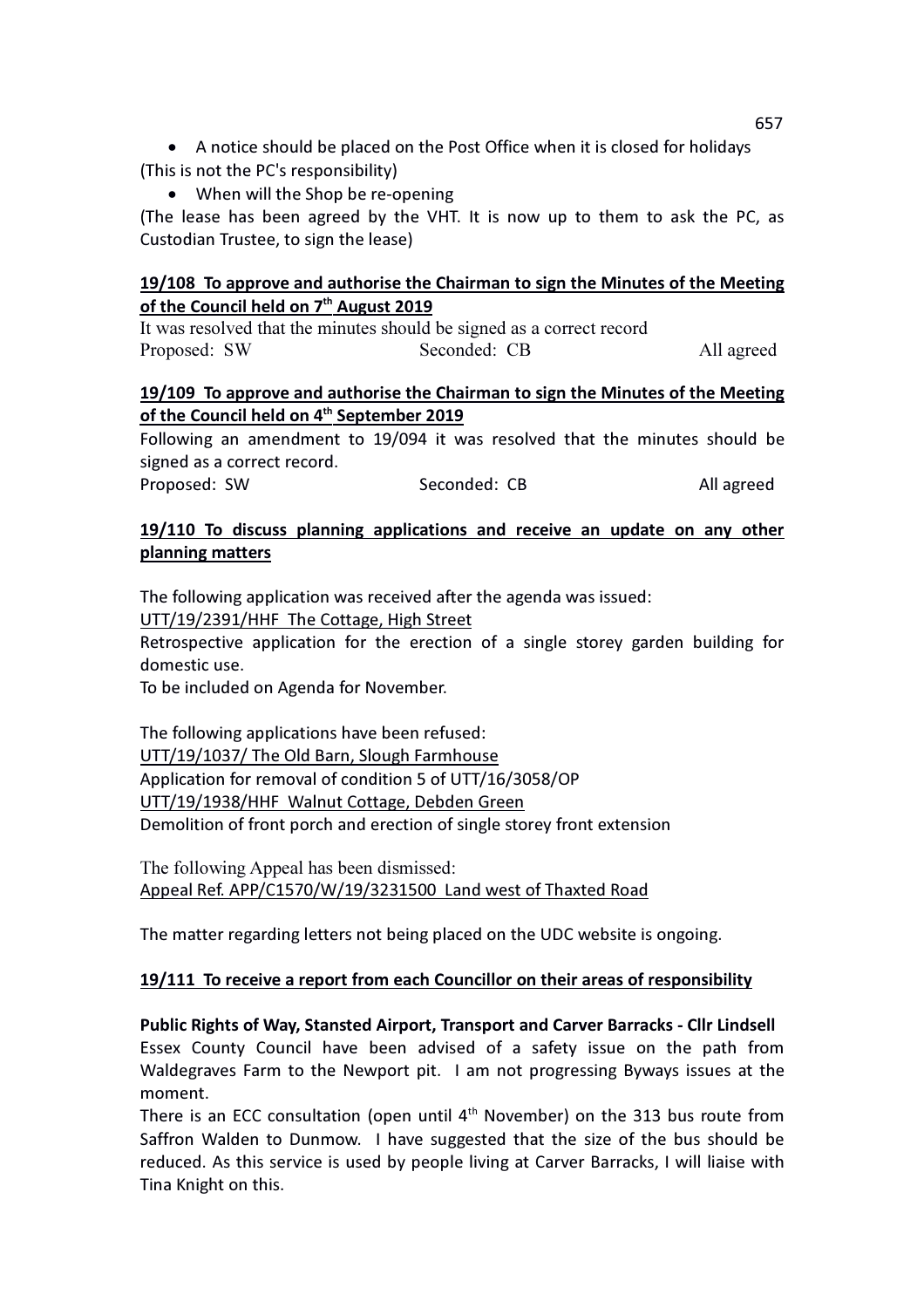### School, Parish Pump, Publicity and Website - Cllr Diggins

There will be an Open Day at the School on 21<sup>st</sup> October at 9.30am.

There was a Parish Pump meeting earlier this week and the Committee is considering making changes to the constitution. To be included on the agenda for the November PC meeting.

When a reply is received from UDC on the adoption of the two 'phone boxes an item will be included on the agenda to discuss how they could be used in the future.

### Village Hall, Village Shop and Pavilion - Cllr O'Brien

The lease for the Shop has been agreed.

The first draft of the revised Recreation Ground Trust (RGT) deed has been received and there are some questions which I need to answer. The RGT will arrange a meeting within the next two weeks and then give a report at the next PC meeting.

I have contacted ECC regarding the Manorial Rights and I am preparing an application. The existing plan is not suitable for registration at the land registry. I have the name of a specialist in this field but I am hoping to get information from ECC.

### Village Events and Neighbourhood Watch - Cllr Watson

The cost of two new flower tubs for Ivy Todd Hill, plus autumn bedding for all the village tubs, should be added to the next agenda for approval.

A small gardening team have been established to assist people in the bungalows at Highfields with their gardens. The team will be undertaking an Autumn clean up shortly followed by further help in the Spring.

Regarding the changes to the notes in the Parish Pump, if contact details are provided, I will visit the elderly residents.

Plans are under way for the 2020 Fete on  $9<sup>th</sup>$  and  $10<sup>th</sup>$  May. Tina Knight asked for information on the planned events.

The Pavilion has been cleaned and the Youth Football team will now decorate the inside.

### Playground, Publicity and Website - Cllr Gardner

The majority of the playground repairs have been addressed and the remaining minor issues are in hand.

#### Open Spaces and Allotments – Cllr Bunting

A meeting was held with a new Allotment tenant and he will be taking on one of the four vacant plots. Owing to a communication problem the Clerk will meet him again and advise all tenants of contact details to be used when the Invoices are sent out in the Spring.

#### 19/112 To receive an update from the Parish Clerk

• I have contacted ECC again regarding the container on the grass verge at Debden Green. There is no extension to the original permit on record. It has now been reported to an Inspector, report reference 2634186.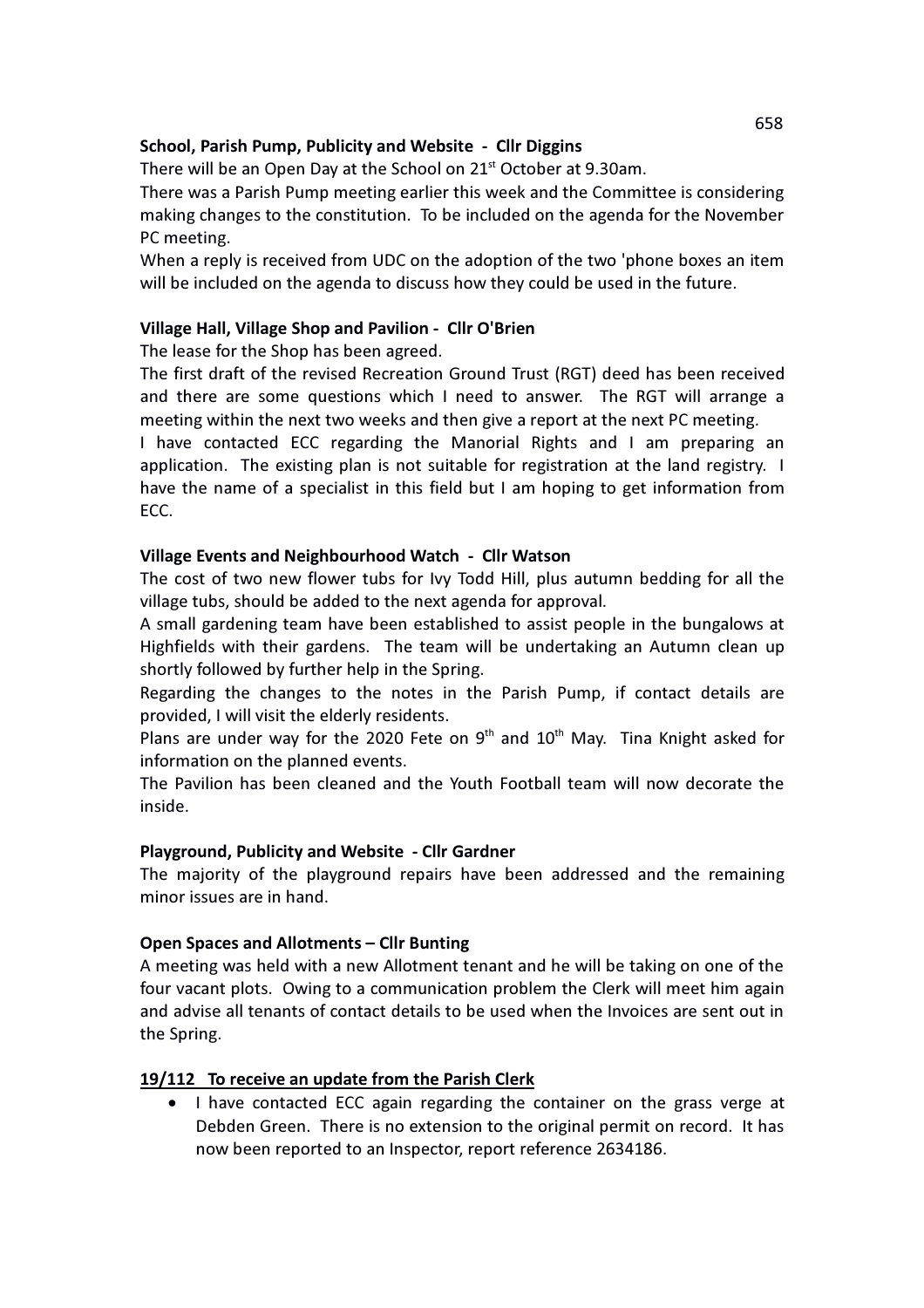- I have not received confirmation that the Special Project Reserve Account has been opened. The bank have advised that Cllr Bunting has been added to the list of signatories.
- The reply from our Insurance company regarding the pond wall has been circulated. We will need to comply with their requirements.
- The Hundred Parishes Society, which the PC has recently joined, gives details of their activities in the "What's On" section of their website www.hundredparishes.org.uk. This should be included in Parish Pump.
- Cllr Diggins requested details of email exchanges with UDC regarding the advert in the Parish Pump in March. These were sent with other information from the Electoral Commission for the Parish Pump meeting.
- I contacted Carver Barracks requesting a meeting for the Chairman with Col Garcia and was advised to contact Tina Knight who has now replied.
- Dist Cllr Luck asked me to highlight the information which was forwarded on fire safety
- There is a meeting at UDC on  $24<sup>th</sup>$  October regarding Neighbourhood Planning and Design Statements, Newport Quendon & Rickling Neighbourhood Plan is now at Reg 16 and available on the UDC website.
- I have received several enquiries about the Pond and Shop.
- Details of the public consultation on Stephenson's Service 313 have been placed on the notice board.
- UDC have reopened the Community Project scheme, applications to be submitted by 28<sup>th</sup> November. (Several suggestions were proposed which Cllr Gardner will look into)
- I have received a request for a donation from Homestart Essex.
- The owners or Mill Farmhouse were asked to contact ECC regarding placing a mirror on the verge near the entrance to the Allotments. They have already contacted ECC who do not allow mirrors on their verge. Therefore they would like permission, in principle, to position a mirror on the PC's land near the Allotment entrance.

(Cty Cllr Simon Walsh will be asked why ECC do not give permission and advice will be obtained from our insurance company)

## 19/113 To discuss and agree arrangements for the Remembrance Services on Sunday 10<sup>th</sup> November and Monday 11<sup>th</sup> November 2019 and approve a donation to the Poppy Appeal

The Clerk outlined the arrangements for the services in previous years. The Chairman agreed to lay the poppy wreath at both services and the Clerk will obtain confirmation of times from the Chairman of the Royal British Legion.

It was proposed that a donation of £60 should be made to the Poppy Appeal. Proposed: SW Seconded: JO'B All agreed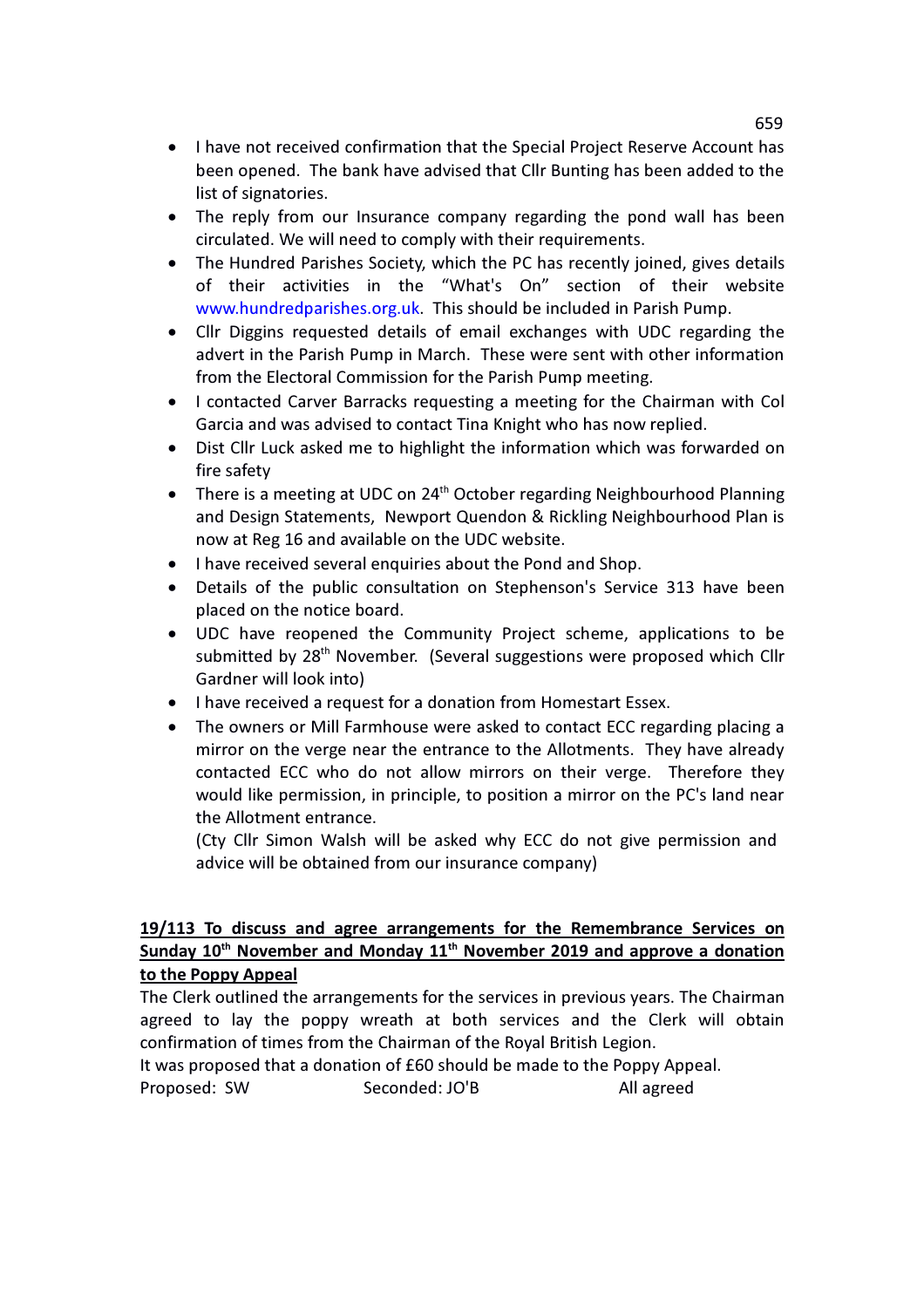## 19/114 To discuss and approve the following matters relating to the Recreation Ground

(1) A request to erect a marquee on the recreation ground for a birthday party on Saturday 27<sup>th</sup> June 2020.

This will be raised at the next RGT meeting

# (2) A quotation for installing an electric slot meter in the Pavilion It was proposed that two electric slot meters should be installed in the pavilion Proposed: StephW Seconded: SW All agreed Football Clubs to be advised once the installation has been completed. (3) Repairs to rectify a problem with the drains to the Pavilion It was proposed that the problems with the drainage are investigated and a quote obtained for rectifying the problems. Proposed: CB Seconded: AG All agreed

# 19/115 To approve Accounts for payment, schedule circulated prior to the meeting

The following accounts were approved for payment:

| <b>Uttlesford District Council</b><br>C. Griffin |                | £1,128.21<br>£411.71 | Parish Election 2 <sup>nd</sup> May 2019<br>Net salary + September<br>expenses (£24.55) |
|--------------------------------------------------|----------------|----------------------|-----------------------------------------------------------------------------------------|
| <b>HMRC</b>                                      |                | £289.80              | PAYE (July/Aug/Sept)                                                                    |
| Ace of Spades                                    |                | £84.00               | Grasscutting                                                                            |
| <b>ICO</b>                                       |                | £40.00               | Data Protection (Annual fee)                                                            |
|                                                  |                |                      |                                                                                         |
| <b>Direct Debits</b>                             |                |                      |                                                                                         |
| September                                        | E-On           | £55.60               | <b>Street lights</b>                                                                    |
| August                                           | A & J Lighting | £23.86               | Street lights - maintenance                                                             |

#### 19/116 To receive Reports from District and County Councillors

Dist Cllr Luck reported on coffee mornings at the Pentecostal Church, Footpath at Highfields, 313 Bus service, Speeding, pavement parking, UDC partnership meetings, Wimbish School, Steam Day, School buses, Affinity Water meeting and Tree planting.

Residents raised questions regarding the recent Appeal for 36 houses on land west of Thaxted Road.

No report from Cty Cllr S. Walsh.

### 19/117 To discuss any Urgent matters of interest to the Parish

A resident drew attention to a poster on the village community Facebook page which states that all our armed forces will be under the control of Europe from  $1<sup>st</sup>$ November 2019, Brexit or no Brexit.

### 19/118 Items for the next agenda

To receive an update on the review of the Recreation Ground Trust Deed. To discuss and formally approve changes to the Parish Pump constitution. 660